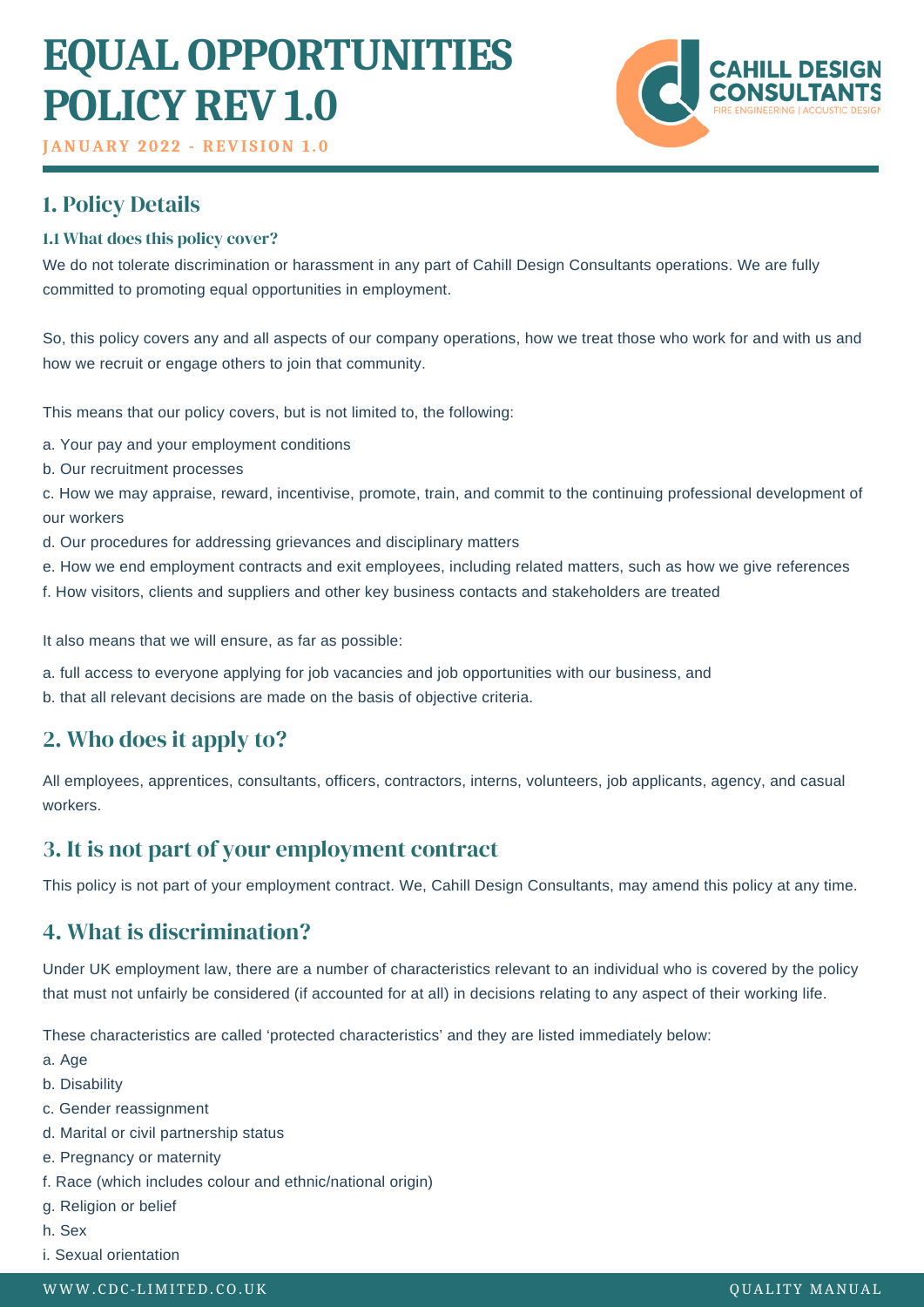If employment-related decisions are made about an individual on the basis (whether wholly or partially), of any of these protected characteristics, it is almost inevitable that unlawful discrimination will have taken place.

The sorts of actions that would fall into this category of unlawful and prohibited initiatives, include (but aren't limited to) those set out below. These actions need not be intended or directly committed by someone (indirect responsibility may be sufficient for someone to have unlawfully discriminated) and an omission or failure to do something may be just as culpable as a positive action.

We will not tolerate their practice by anyone within our business:

#### **a. Direct discrimination:**

When someone with a protected characteristic is treated less favourably than somebody else has or would have been in identical circumstances. An example of this would be where an applicant for a job is rejected on grounds of their racial background. Further examples would be where a pregnant employee, or one with young children, is not promoted

#### **b. Indirect discrimination:**

When a group of people with one of the protected characteristics is disadvantaged by a provision, criterion or practice that is applied to all staff (unless the treatment may be justified for a good business reason).

Examples of this would be:

a. Insisting, without good reason, that all staff must work full time, (which indirectly discriminates anyone with child-care responsibilities, women in particular)

b. Requiring all staff to work onsite and refusing to consider a request to work remotely or under alternative conditions, like flexible hours to avoid commute times, which could disadvantage someone with a disability or a phobia (e.g. someone who suffers claustrophobia or panic attacks on commuting routes)

c. Refusing to provide a room for reflection and prayer, which would discriminate against individuals practising certain faiths

d. Dismissing or not employing a woman because she is pregnant or of child-bearing age

#### **c. Harassment:**

covers hostile, humiliating, degrading, intimidating or similarly offensive treatment or conditions to which an individual with one or more protected characteristics is subjected. Any such actions deprive an individual of their dignity and violate them. We draw no distinction between actions that may be labelled as 'joking' and not intended to cause offence, and those that may have been more direct and premeditated in their delivery. So, for example, in line with legal definitions, reflecting general standards of decency, we will regard any of the following as falling within the definition of harassment: a. making lewd comments and/or displaying pornographic material

b. calling someone unkind, derogatory, or otherwise unwelcome names or nicknames

c. making insensitive jokes, whether about someone directly, or the content of which would be evidently offensive to anyone with a protected characteristic

d. excluding colleagues and/or making them feel that they have no option but to exclude themselves

You should refer to our Bullying and Harassment Policy for a full run-down of the matters that we consider to be covered by this definition.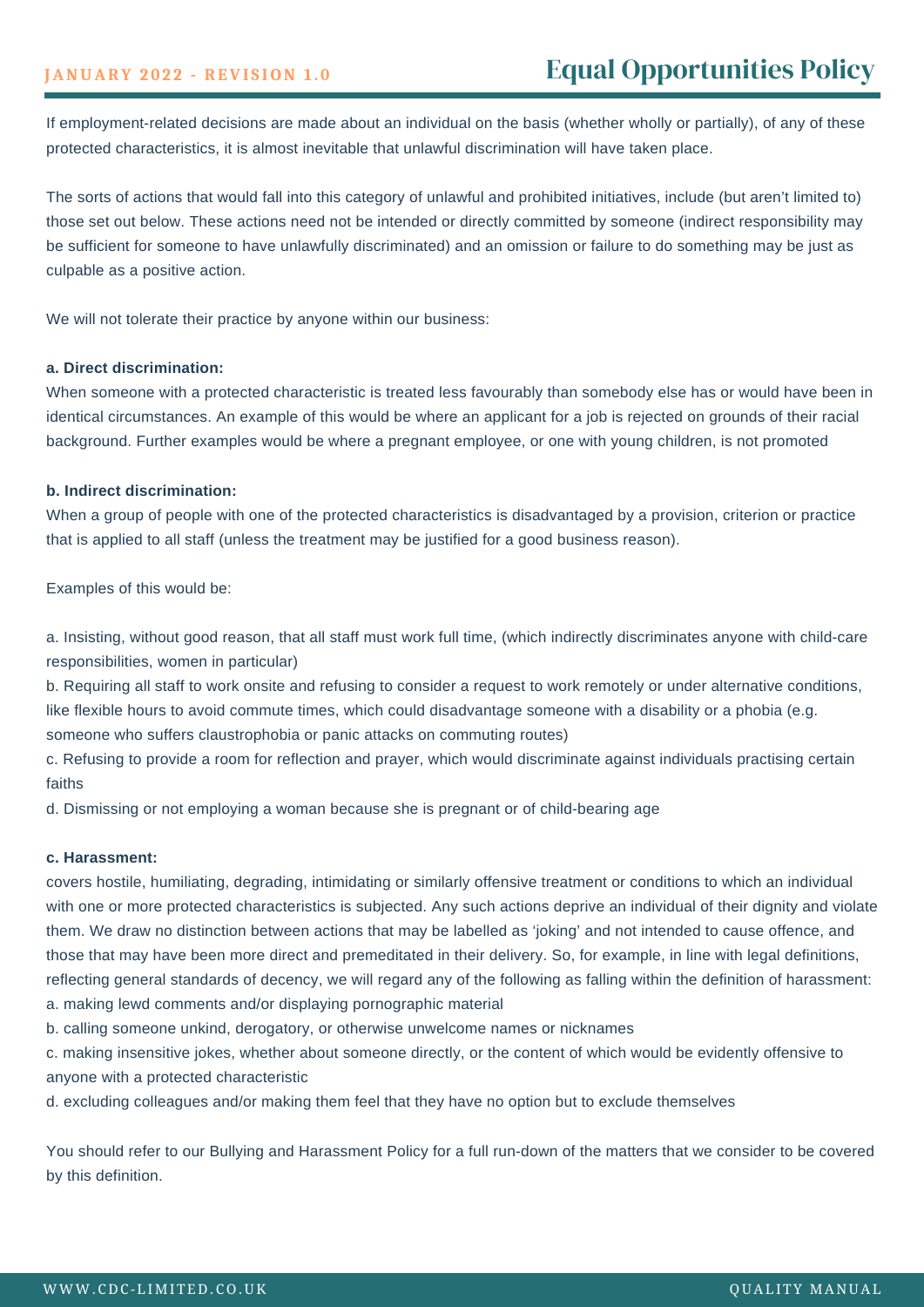#### **d. Victimisation:**

This has a particular meaning under UK employment law and it is narrower than an ordinary dictionary definition, covering the situation only where:

a. a worker has complained of discrimination (or harassment),

b. or has supported a fellow worker in making a complaint about these concerns, and has then suffered reprisals from others, including those responsible for that worker's employment prospects and working conditions.

#### **e. Other discriminatory actions that are also prohibited:**

The UK's employment law also identifies other actions that can be unlawful under the equal opportunities' legislation. Examples of these include: a. Failing to make reasonable adjustments to minimise certain disadvantages suffered by a disabled employee (or job applicant) b. Instructing another person (or applying pressure on them) to discriminate c. Knowingly assisting somebody else when they carry out a discriminatory act d. Discriminating against somebody believed to have a protected characteristic, whether or not they actually do, or because they associate with a third party who does.

## Part II: Our procedures and approach to this policy

#### 1. Duties and responsibilities

Overall responsibility for the effective implementation and operation of the policy lies with the Directors. All Directors are expected to lead by example, and attain and maintain appropriate standards of behaviour within the teams they manage.

However, everyone who works in and with Cahill Design Consultants is responsible for ensuring that this policy works to prevent the activities that it prohibits from taking place within our business.

Because we are a values-led business, this goes beyond the legal obligations that each one of us has, and regardless of our job titles or how long any of us has worked for or Cahill Design Consultants.

However, you need to be aware that the breach of these legal obligations alone will mean that any individual can be found personally liable for unlawful discrimination where they have breached this policy and they will face disciplinary action by us and potentially other legal actions. This is because if you breach this policy, you may also make the Company liable for your actions, and both of us may have to pay compensation to anyone who claims against us.

We therefore expect you to take personal responsibility for adhering to this policy's aims and commitments and for promptly and appropriately drawing any breaches of them to our attention. We always welcome feedback on how we can best promote and ensure equal opportunities throughout Cahill Design Consultants.

#### 2. Recruitment, promotions and identifying candidates for other opportunities.

In any selection process that we use within our business, whether we're selecting interviewees for job opportunities, offering jobs, identifying individuals for promotion or considering other opportunities or necessities (like redundancy situations), we will apply a rigorous, objective selection process using non-discriminatory criteria, as far as possible.

We emphasise here, however, that both direct and indirect age discrimination may be justified and lawful, if the less favourable treatment, criterion, or practice amounts to a proportionate means of achieving a legitimate aim.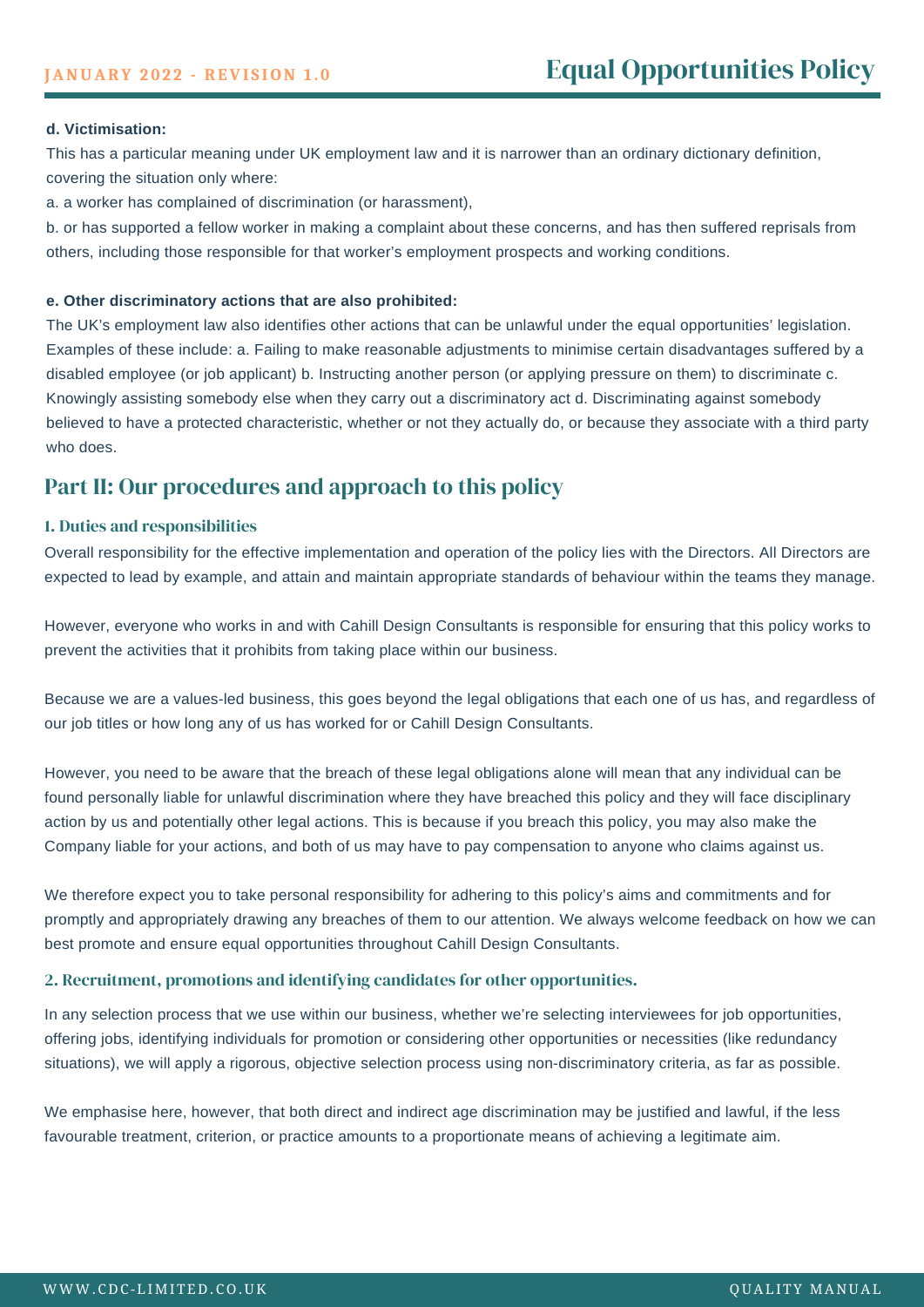A legitimate aim must relate to a genuine business need on our part that is not related to age discrimination itself. For example, a legitimate aim potentially justifying age discrimination might include:

- Economic factors such as business needs and efficiency;

- The health, welfare and safety of the individual concerned (including the protection of young people or older workers);

- The particular training requirements of the job.

All job adverts and opportunity announcements must be:

- Discussed with and signed off by Ben Cahill, one of whose responsibilities is to ensure that any advert is compliant with this policy

- Located and/or circulated so as to reach as wide and diverse a pool of interested candidates as possible, and

- Worded so as to encourage, as far as possible and reasonable, applications from individuals of all characteristics to apply – or, at the very least, so as not to discourage any individuals with protected characteristics from applying.

There may be circumstances where some indication of required skills (that do discriminate) is justified and where selfdeselection is inevitable, for example, where the job vacancy is for a window cleaner who works at height, wearing abseiling harnesses. The job advert might specify that interested candidates must be willing and capable of abseiling to be considered for the job.

If you are involved in interviewing and or any other part of our recruitment process, you must never ask a job applicant about their health, attendance record, or whether they have a disability before making a job offer to them (except in very limited circumstances).

You can ask someone if they have any particular needs or requirements with which you can assist if they are coming to meet you for an interview. In certain limited cases, it may also be permitted to make a job offer conditional on a successful medical examination.

During interviews or other interactions with candidates for a role, you must not ask anything that might infer a bias against any candidate with one or more protected characteristics. So, for example, asking a candidate if they are married, intend to have children (or any more children), or whether their religion permits them to work at weekends, are strictly no-go zones. If you are ever in doubt about what can or must not say, or if you believe that a particular job vacancy needs a medical examination as part of the recruitment or onboarding process, you must check the position with your manager.

#### 3. Monitoring the policy and our personnel

During any recruitment and onboarding process, we may ask questions that include some protected characteristics to help us monitor our diversity and how we are succeeding in our commitment to promote equal opportunities. Including health or disability questions in equal opportunities monitoring exercises is acceptable, but the data gathered must not be used for any employment-related decisions, such as whether to offer a role or opportunity to a particular candidate.

We may also record and analyse information about equal opportunities more generally within the workplace. We do this so that we can make sure this policy operates successfully. The data helps us to refine it, review the composition of our workforce, and to promote workplace equality.

When you join the Company, you give us consent to gather and process this data about you.